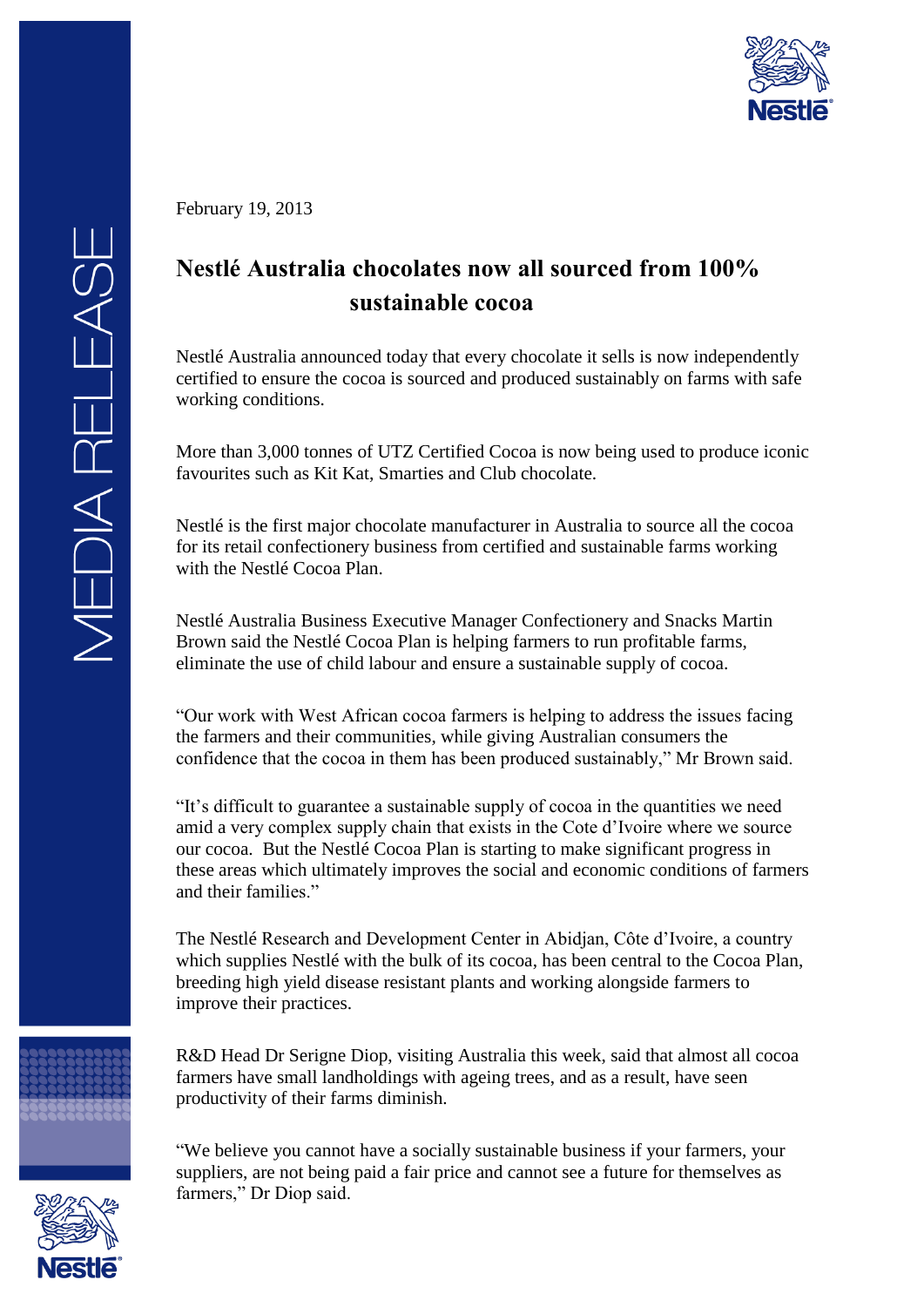

The Nestlé Cocoa Plan is:

- Supplying farmers with 12 million higher yielding, disease-resistant cocoa trees to replace ageing unproductive trees by 2019.
- Training farmers on efficient farming methods and responsible work practices through farmer field schools and field demonstrations. Around 27,000 farmers were trained last year.
- Paying farmers a premium for sustainably produced cocoa.
- Working with NGOs and the governments of Cote d'Ivoire and Ghana to stamp out forced labour practices in the cocoa industry.
- Working with the World Cocoa Foundation to build or refurbish 40 schools to improve educational opportunities.

Consumers will be able to choose the sustainable bars by looking for the Nestlé Cocoa Plan and UTZ Certified symbol on-pack.

## **Nestlé Cocoa Plan**

Nestlé's 10 year Cocoa Plan was launched in 2009 backed by an investment of CHF110 (\$AU116 million). The Plan addresses the key issues facing the cocoa industry and Nestlé is working with farmers and partner organisations to build programs that offer long term solutions from an economic, social and environmental perspective.

*[www.Nestlécocoaplan.com](http://www.nestlecocoaplan.com/)*

## **UTZ Certifed**

UTZ Certified is a labeling scheme to promote sustainable farming of coffee, cocoa and tea. The mission of UTZ Certified is to create a world where sustainable farming is the norm; where famers implement good agricultural practices and manage their farms profitably with respect for people and planet, industry invests in and rewards sustainable production and consumers can enjoy and trust the products they buy. *[www.utzcertified.org](http://www.utzcertified.org/)*

## **Fair Labor Association**

The Fair Labor Association combines the efforts of NGOs, universities and businesses to ensure products are produced fairly and ethically. In 2012 The FLA commissioned a team of 20 local and international experts to conduct an assessment of Nestlé's cocoa supply chain in the Cote d'Iviore and published a detailed report with recommendations.

*[www.fairlabor.org/report/assessment-Nestlé-cocoa-supply-chain-ivory-coast](http://www.fairlabor.org/report/assessment-nestle-cocoa-supply-chain-ivory-coast)*